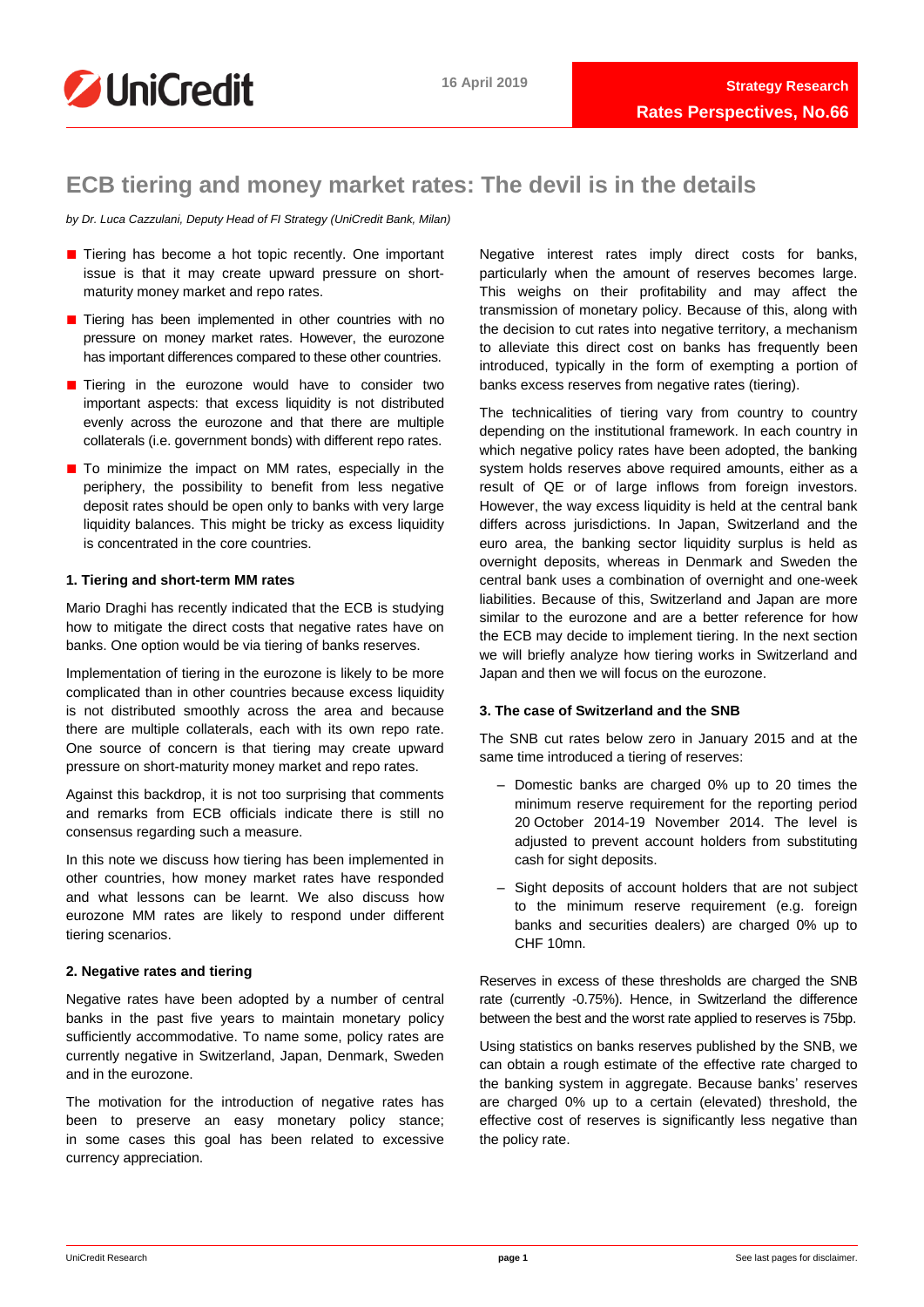

Chart 1 shows the behaviour of money market rates in the Swiss market. The main takeaway is that short-term money market rates appear to have been driven mainly by the marginal cost of excess reserves (the SNB rate) rather than by their average cost.

### **CHART 1: NEGATIVE POLICY RATES AND THE SHORT END – SWITZERLAND**



Source: SNB, Bloomberg, UniCredit Research

## **4. The case of Japan and the BoJ**

The Bank of Japan introduced negative rates in January 2016, along with a tiering of reserves, which, as stated by the BoJ, aims to encourage negative-interest-rate transactions in the money market. Current accounts at the Bank of Japan have been divided into three tiers:

- Banks receive a positive interest rate (+0.1%) on the balance held during the period Jan15-Dec15 (named basic balance).
- Banks are not charged on the required reserve, on some special operations related to the Great East Japan Earthquake and on an amount calculated as a certain ratio of their basic balance (this component is named Macro add-on). The rationale is to avoid changes in banks reserves related to QE leading to increases in the cost of reserves. The ratio is adjusted periodically by the BoJ.
- Banks are charged -0.1% on the amount of reserves that exceeds the sum of the basic balance and the Macro add-on.

The amount of reserves that are charged -0.1% is roughly JPY 5tn, which corresponds to about 2% of banks' reserves. Before July 2018 it was approximately JPY 10tn (around 4% of reserves).

Hence, we calculate that the banking system as a whole has continued to receive a positive rate on reserves even after the introduction of negative rates $<sup>1</sup>$ .</sup>

#### **CHART 2: NEGATIVE POLICY RATES AND THE SHORT END – JAPAN**



Source: BoJ, Bloomberg, UniCredit Research

Chart 2 shows that, similar to what happened in Switzerland, MM rates in Japan have been driven by the marginal cost of reserves rather than by their average cost. The experience of Japan is particularly interesting as it shows that even a very small fraction of excess reserves charged at negative rates can be enough to push MM rates towards the policy rate. As a note caution, this could reflect country specific factors as well as the fact that the difference between the negative rate and the nearest deposit rate is very small (10bp).

### **5. Excess liquidity and MM rates: The eurozone experience**

The ECB cut the deposit rate below zero in June 2014 to stimulate the eurozone economy and to contribute to a return of inflation rates to levels closer to 2%. Back in June 2014, excess liquidity in the eurozone was fairly low. Indeed, MM rates were trading relatively close to the refi rate and moved towards the depo rate only with the start of PSPP, which led to a sizable increase in excess liquidity.

 1 [https://www.boj.or.jp/en/announcements/release\\_2016/k160129b.pdf](https://www.boj.or.jp/en/announcements/release_2016/k160129b.pdf) for more details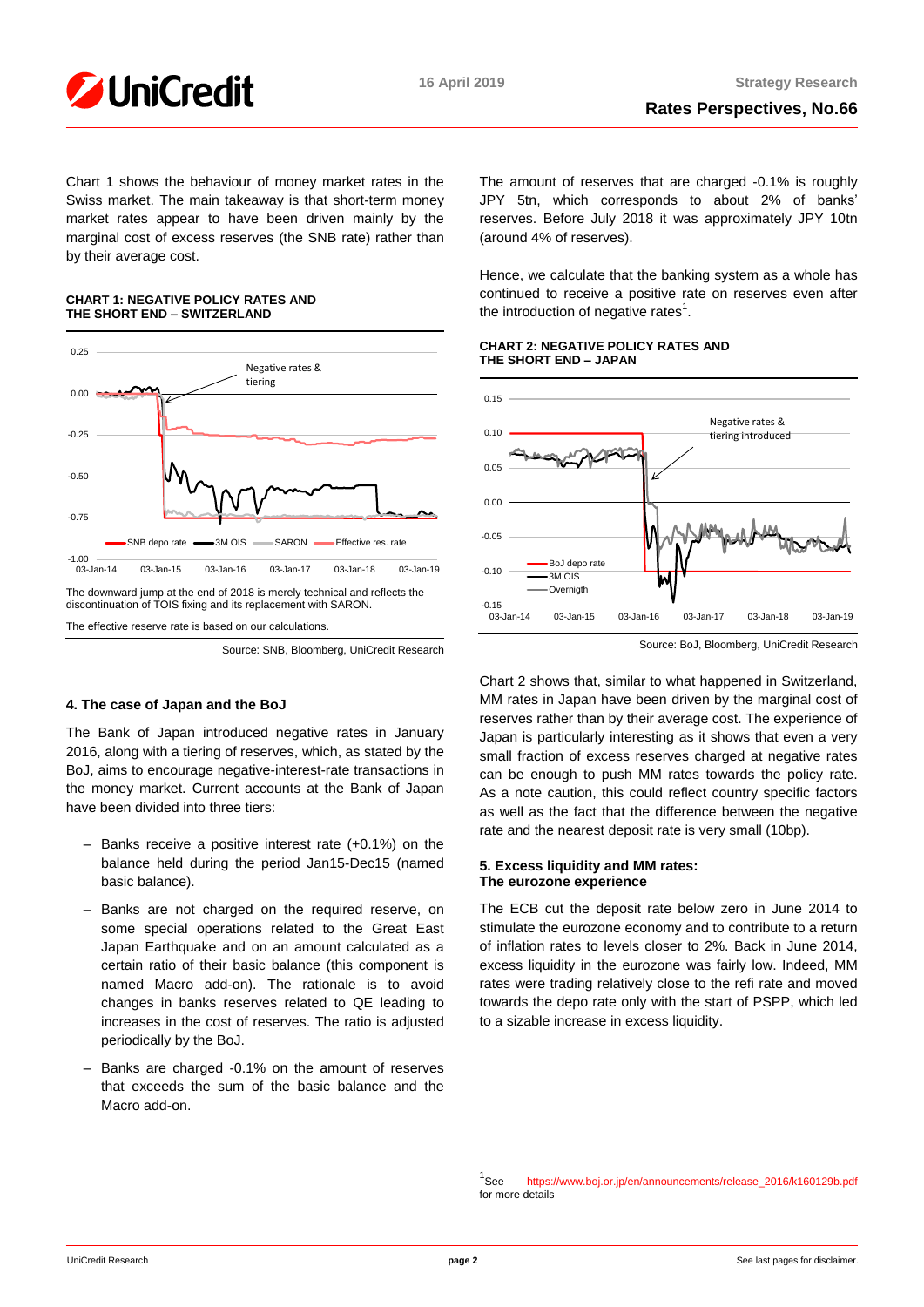

#### **CHART 3: HIGH EXCESS LIQUIDITY PUSHED EONIA TOWARDS THE DEPO RATE**



Source: ECB, Bloomberg, UniCredit Research

Unlike the SNB and the BoJ, the ECB did not introduce a tiering mechanism when it cut rates into negative territory. However, the minimum reserve requirement (which represents around 5% of total reserves in the eurozone) is charged 0%, which already represents a "tiering" mechanism, although a mild one.

The difference between the best and the worst rate applied to reserves is currently 40bp; we calculate that the effective cost of banks' reserves is slightly less negative than the depo rate (by around 5bp).

Chart 4 illustrates the behaviour of MM rates in the eurozone.

#### **CHART 4: NEGATIVE POLICY RATES AND THE SHORT END – EUROZONE**



Source: ECB, Bloomberg, UniCredit Research

The following table provides a comparison of MM rates in the three jurisdictions:

| TABLE 1: MONEY MARKET RATES: CHF, JPY AND EUR |  |  |  |
|-----------------------------------------------|--|--|--|
|                                               |  |  |  |

|                           |                                          | <b>SNB</b> | <b>BOJ</b> | <b>ECB</b> |
|---------------------------|------------------------------------------|------------|------------|------------|
|                           | Share of reserves charged<br>lowest rate | 30%        | 2%         | 95%        |
| Rate                      | Central bank deposit rate                | $-0.75$    | $-0.10$    | $-0.40$    |
|                           | Estimated effective rate on<br>reserves  | $-0.23$    | 0.07       | $-0.35$    |
|                           | Overnight                                | $-0.74$    | $-0.06$    | $-0.36$    |
|                           | 3M OIS                                   | $-0.72$    | $-0.06$    | $-0.36$    |
|                           | 3M Libor                                 | $-0.73$    | $-0.06$    | $-0.32$    |
| Spread vs.<br>policy rate | Estimated effective rate on<br>reserves  | 52         | 17         | 5          |
|                           | Overnight                                | 1          | 4          | 4          |
|                           | 3M OIS                                   | 3          | 4          | 4          |
|                           | 3M Libor                                 | 2          | 4          | 8          |

Data refer to the average of the last 12 months

Source: Bloomberg, UniCredit Research

In all the three cases, MM rates trade at negative levels and with a small spread to the policy rate. This is true also for Switzerland and Japan, where a relatively large amount of banks reserves are not charged negative rates due to tiering. In this respect, one may argue that in the eurozone, the share of banks' reserves that is charged at the most negative rate is considerably higher than in other countries. Hence, there should be room for the ECB to introduce tiering without putting upward pressure on MM rates.

Before reaching this conclusion, we need to take a closer look at how bank reserves are distributed in the eurozone.

#### **6. Peculiarities of the eurozone and implications going forward**

Unlike Switzerland and Japan, the eurozone is not a single country, which creates a number of peculiarities. The first one is that the excess liquidity created by QE is not uniformly distributed across the area but is highly concentrated in the core countries. As illustrated in Chart 5, Germany, France and the Netherlands account for about 70% of reserves.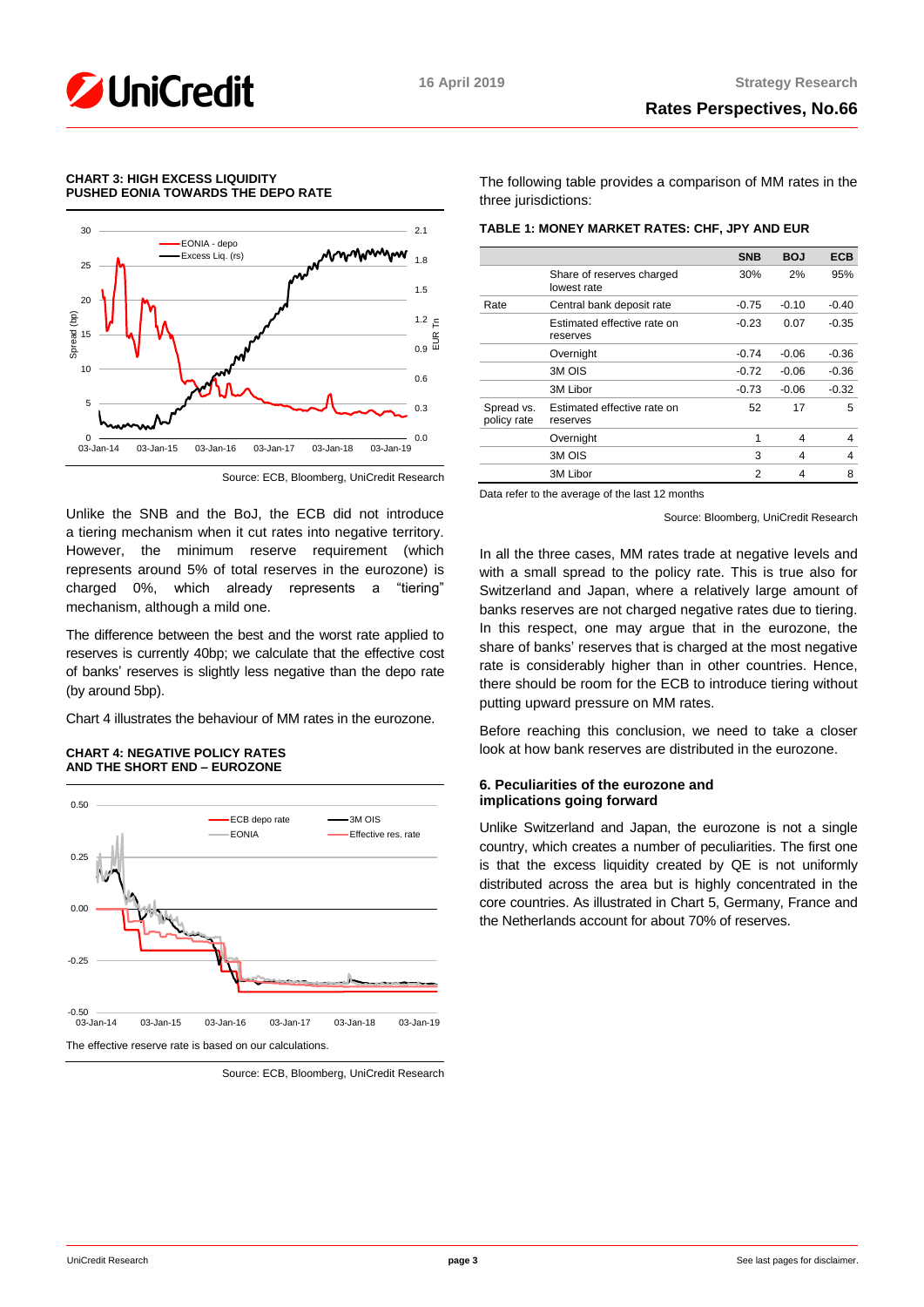



## **CHART 5: BANK RESERVES ARE UNEVENLY DISTRIBUTED**

The second is that there are multiple collaterals (the government bonds issued by the various countries), which have different repo rates. Chart 6 shows the General Collateral (GC) repo rate for German and Italian bonds, along with the 1M OIS.

#### **CHART 6: GERMAN AND ITALIAN REPO RATES**



Source: Bloomberg, UniCredit Research

Repo rates reflect availability of collateral (the less collateral is available, the lower the repo rate) as well as the amount of liquidity in the system (high excess liquidity tends to lower repo rates).

German repo rates are well below the ECB depo rate as the combination of ECB QE purchases and regulation has created scarcity of collateral. Banks owning German collateral should be able to make a profit from repo-ing it and depositing cash at the ECB. The volume of such transactions is probably relatively small and not enough to push repo rates back toward the ECB deposit rate. On the other hand, banks that are long liquidity have no incentive to lend it at rates that are well below the ECB depo.

Italian repo rates are very close to the ECB depo rate. Because collateral scarcity is less of an issue, there is no strong pressure to the downside.

At the same time, when repo rates climb above the deposit rate, there is an incentive for banks to deploy some liquidity in the repo market, which pushes repo rates back towards the depo.

When designing a tiering mechanism, the ECB will have to balance the trade-off between offering relief to banks (which requires that a relatively large amount of reserves is exempted from the negative rate) and avoiding unwarranted tightening (which requires that enough reserves are charged negative rates).

Chart 5 suggests that the impact on MM rates in core countries is likely to be relatively limited. Germany, France and the Netherlands have a large amount of excess reserves. Even if a portion of it is charged at a cheaper rate than the depo, the remaining amount should be enough to ensure that EONIA and other MM rates remain close to the depo rate. Because of collateral scarcity, the German repo rate would likely also remain tight.

The situation is potentially different for the periphery given that excess reserves are lower and that banks hold a relatively high stock of government bonds.

The impact of tiering on repo rates in countries where banks hold lower amounts of excess liquidity will ultimately depend on how it is designed.

If the setup is similar to the one adopted by the SNB and BoJ (reserves are exempted up to a certain threshold), banks will have the possibility to deposit some liquidity at the higher rate regardless of the total they hold. This would be more likely to put upward pressure on repo rates as banks will have a higher incentive to repo their bonds and place the liquidity at the cheaper ECB rate; and will have lower incentive to give liquidity at rates that are lower compared to the best level they can get from the ECB with tiering.

If, on the other hand, banks are charged the depo rate on their reserves with an exemption only above a certain threshold, then only the ones that hold very large liquidity balances will have access to the cheaper rates. This would likely reduce the case for upward pressure on repo rates.

Judging a possible threshold is tricky, as data on reserve requirements are not available for all eurozone countries (and certainly not at single-name level).

Table 2 shows the amount of the minimum reserve requirement in some countries, along with some hypothetical scenarios for tiering: Scenario 1 which is the same setting adopted in Switzerland and Scenario 2 were the lower rate would be applied only to the reserve requirement and on reserves beyond a certain threshold.

Source: ECB, UniCredit Research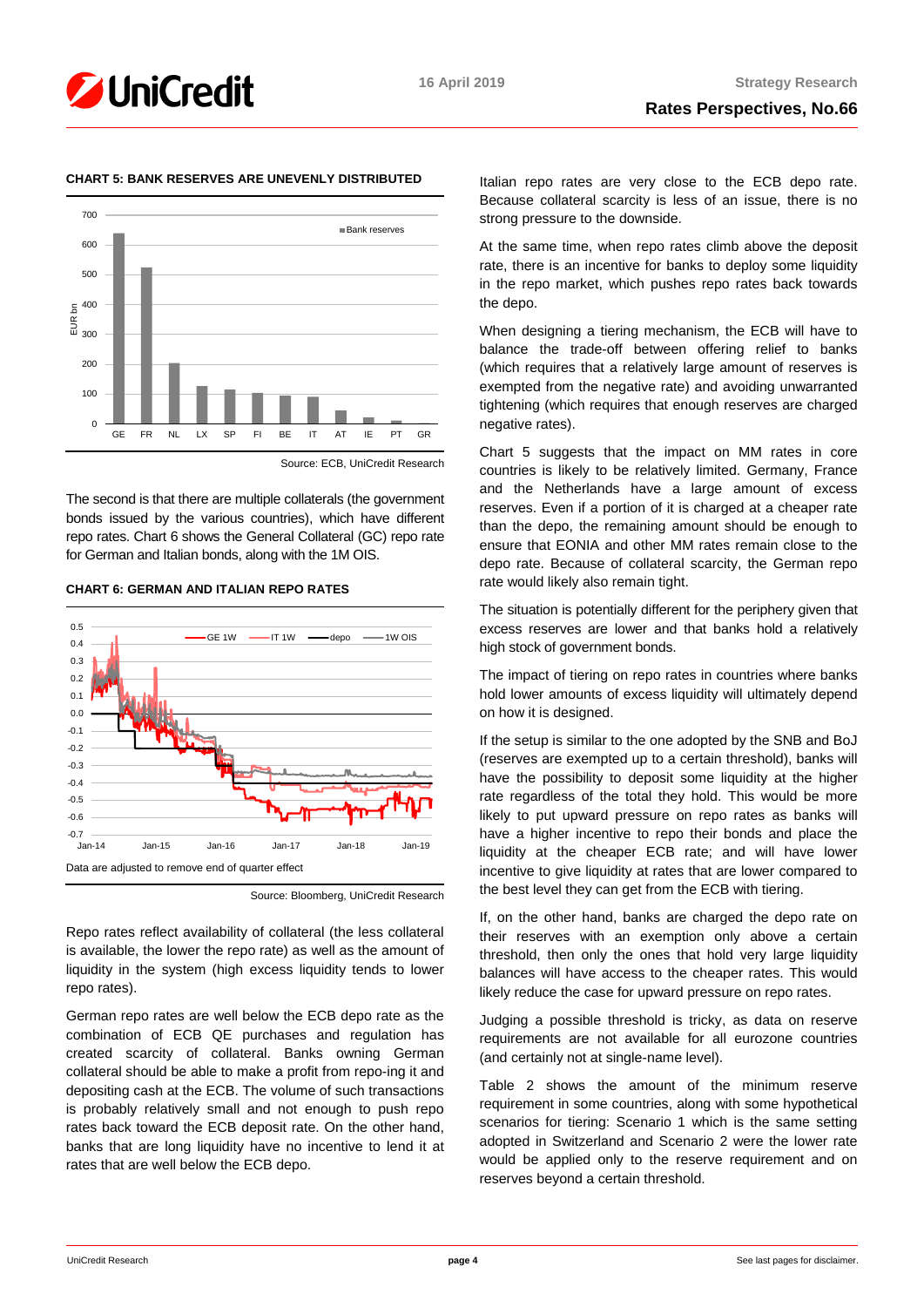

To minimize impact on MM rates, under Scenario 1 the central bank should set a low threshold while in Scenario 2 a high threshold should be chosen.

#### **TABLE 2: RESERVES ARE EXEMPTED UP TO A CERTAIN THRESHOLD**

|                       |                          |           | IT       | <b>SP</b> | <b>FR</b> | GE  | Tot. | <b>Effective</b><br>rate on<br>reserves |
|-----------------------|--------------------------|-----------|----------|-----------|-----------|-----|------|-----------------------------------------|
|                       |                          | Res. reg. | 15       | 13        | 25        | 35  | 88   |                                         |
|                       |                          | Reserves  | 90       | 115       | 525       | 620 | 1350 |                                         |
|                       |                          | Ratio     | 6        | 9         | 21        | 18  | 15   |                                         |
| $\sim$<br>Scenario    | 5 times the<br>res. req. | Exempted  | 75       | 65        | 125       | 175 | 440  | $-0.27%$                                |
|                       |                          | Depo      | 15       | 50        | 400       | 445 | 910  |                                         |
|                       | 10 times the             | Exempted  | 90       | 115       | 250       | 350 | 805  | $-0.16%$                                |
|                       | res. req.                | Depo      | $\Omega$ | 0         | 275       | 270 | 545  |                                         |
| Scenario <sub>2</sub> | 5 times the<br>res. req. | Exempted  | 15       | 50        | 125       | 175 | 365  | $-0.29%$                                |
|                       |                          | Depo      | 75       | 65        | 400       | 445 | 985  |                                         |
|                       | 10 times the             | Exempted  | $\Omega$ | $\Omega$  | 275       | 270 | 470  | $-0.26%$                                |
|                       | res. req.                | Depo      | 90       | 115       | 250       | 350 | 880  |                                         |

**Scenario 1**: exemption up to a given threshold

**Scenario 2**: beyond a given threshold

All values in EUR bn. Reserves are calculated as the sum of the current accounts and the deposit facility. The last column, "Total", refers to the four countries in the table. Under Scenario 2, the minimum reserve is considered exempted.

Source: Bloomberg, UniCredit Research

Under scenario 1, with an exemption threshold of five times the reserve requirement, the amount of reserves charged at the depo in the four countries analyzed would be around EUR 900bn, likely enough to keep EONIA and other MM rates anchored to the depo. In Italy and Spain, however, a significant amount of reserves would be charged at 0%, with potential implications for domestic repo rates. With a higher exemption threshold (10 times the reserve requirements), excess liquidity charged at the depo rate would still be fairly large for Germany and France. For Italy and Spain, the amount of reserved exempted from the depo rate would increase even further.

Under Scenario 2, a high exemption threshold would ensure that a high level of excess liquidity is charged at the depo rate, which would minimize upward pressure on MM rates. The benefit in terms of interest-rate savings for banks would be more limited than in the previous case.

The table helps to illustrate that, because excess liquidity is unevenly distributed, the benefits of the two different setups would also be distributed unevenly. This makes tiering a complicated decision.

#### **Author**

**Dr. Luca Cazzulani**, Deputy Head of FI Strategy (UniCredit Bank, Milan) +39 02 8862-0640 [luca.cazzulani@unicredit.eu](mailto:luca.cazzulani@unicredit.eu)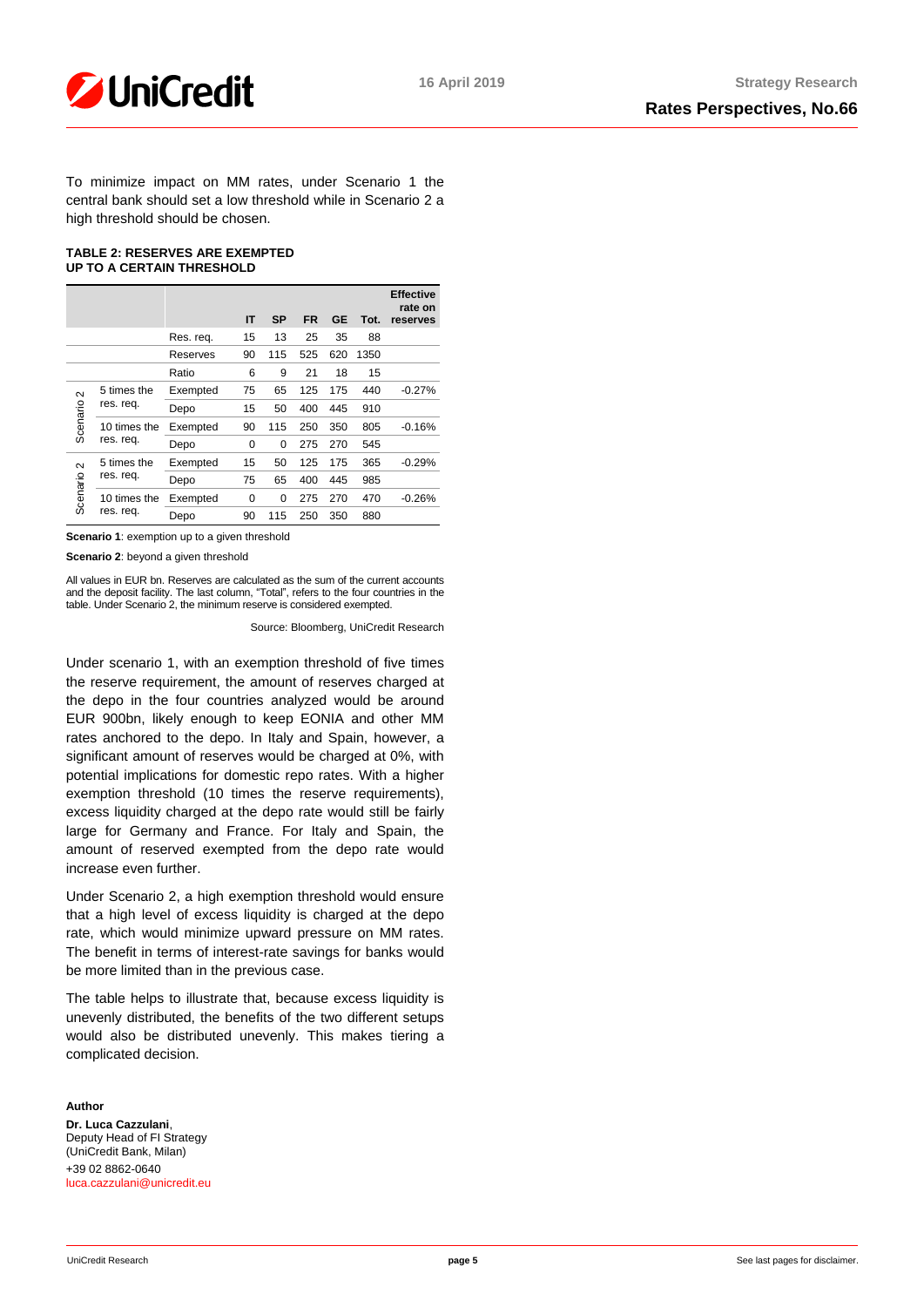

## **Previous editions of Rates Perspectives**

- [»](https://www.research.unicredit.eu/DocsKey/fxfistrategy_docs_2019_170284.ashx?EXT=pdf&KEY=KZGTuQCn4lsvclJnUgseVEGHysWJl2NsEwG0xblWxFK9BVQAB4eryA==&T=1) Who are the foreign investors in Italian government debt? A breakdown by geography and institution 3 April 2019
- [»](https://www.research.unicredit.eu/DocsKey/fxfistrategy_docs_2019_170066.ashx?EXT=pdf&KEY=KZGTuQCn4lsvclJnUgseVEGHysWJl2NsNOWCS-vPqTdpZhijXIyJ5Q==&T=1) Bund-swap has lagged Schatz in cheapening: why we expect a correction 18 March 2019
- [»](https://www.research.unicredit.eu/DocsKey/fxfistrategy_docs_2019_169883.ashx?EXT=pdf&KEY=KZGTuQCn4lsvclJnUgseVEGHysWJl2Nsz9dXRsXwpAsZUUpCjW9eRw==&T=1) Keeping in place the Fed´s current monetary policy framework will likely benefit USTs 4 March 2019
- [»](https://www.research.unicredit.eu/DocsKey/fxfistrategy_docs_2019_169737.ashx?EXT=pdf&KEY=KZGTuQCn4lsvclJnUgseVEGHysWJl2NsVk__5HHS-wtgogqSIYe_pg==&T=1) Euribor und ESTER: Wo stehen wir, wohin gehen wir 19 February 2019
- [»](https://www.research.unicredit.eu/DocsKey/fxfistrategy_docs_2019_169681.ashx?EXT=pdf&KEY=KZGTuQCn4lsvclJnUgseVEGHysWJl2NsvFsIe2gTc3YHhaYXz8CyMQ==&T=1) Euribor and ESTER: Where we stand, where we´re going 15 February 2019
- [»](https://www.research.unicredit.eu/DocsKey/fxfistrategy_docs_2019_168976.ashx?EXT=pdf&KEY=KZGTuQCn4lsvclJnUgseVEGHysWJl2NsBRIhGRL9OpCAofKNpRdbqw==&T=1) Our scorecard for EMU countries: A useful tool for detecting misalignments in EGBs valuations 30 January 2019
- [»](https://www.research.unicredit.eu/DocsKey/fxfistrategy_docs_2019_168690.ashx?EXT=pdf&KEY=KZGTuQCn4lsvclJnUgseVEGHysWJl2Ns6zwNCeXNSn5_WEAdcnzkSw==&T=1) Six years after the introduction of CACs in the eurozone: Analyzing the effect on pricing 10 January 2019
- [»](https://www.research.unicredit.eu/DocsKey/fxfistrategy_docs_2018_168081.ashx?EXT=pdf&KEY=KZGTuQCn4lsvclJnUgseVGkpNcRXR5-WdODblZpTi0A4RE9IYOSOOA==&T=1) Supply Outlook 2019: primary market activity to gradually shift to shorter maturities 6 December 2018
- [»](https://www.research.unicredit.eu/DocsKey/fxfistrategy_docs_2018_167651.ashx?EXT=pdf&KEY=KZGTuQCn4lsvclJnUgseVGkpNcRXR5-WLbIUypeIHxyD3rdrNgjwjg==&T=1) Scarcity of Bunds to keep real yields low 29 October 2018
- [»](https://www.research.unicredit.eu/DocsKey/fxfistrategy_docs_2018_167362.ashx?EXT=pdf&KEY=KZGTuQCn4lsvclJnUgseVGkpNcRXR5-W7gOokc4_UKGkd-Hy3Wx_vg==&T=1) Measuring rating expectations for BTPs 4 October 2018
- [»](https://www.research.unicredit.eu/DocsKey/fxfistrategy_docs_2018_167162.ashx?EXT=pdf&KEY=KZGTuQCn4lsvclJnUgseVGkpNcRXR5-WLonU6aW-riDJHVt4RBRKJQ==&T=1) Scarcity of Bunds (and safe eurozone paper) will remain an issue in 2019 17 September 2018
- [»](https://www.research.unicredit.eu/DocsKey/fxfistrategy_docs_2018_166735.ashx?EXT=pdf&KEY=KZGTuQCn4lsvclJnUgseVGkpNcRXR5-WJcyLXLDNCHrk_1IGoA85eQ==&T=1) CCTs: a good buying opportunity on a medium-term horizon 30 July 2018
- [»](https://www.research.unicredit.eu/DocsKey/fxfistrategy_docs_2018_165506.ashx?EXT=pdf&KEY=KZGTuQCn4lsvclJnUgseVGkpNcRXR5-WelAdBLCjwv2CsrEf1G_7vA==&T=1) ECB QE reinvestments: maturity matters 18 July 2018
- [»](https://www.research.unicredit.eu/DocsKey/fxfistrategy_docs_2018_165296.ashx?EXT=pdf&KEY=KZGTuQCn4lsvclJnUgseVGkpNcRXR5-Wl83fmK6epfPJRPrdFbpp8A==&T=1) ECB forward guidance: we like 5/30Y flatteners and sovereign credit-risk exposure 2 July 2018
- [»](https://www.research.unicredit.eu/DocsKey/fxfistrategy_docs_2018_165113.ashx?EXT=pdf&KEY=KZGTuQCn4lsvclJnUgseVGkpNcRXR5-WdMw8JSHF2Ih6d0UhMlk5iA==&T=1) Investing in USTs: to hedge or not to hedge? 18 June 2018
- [»](https://www.research.unicredit.eu/DocsKey/fxfistrategy_docs_2018_164967.ashx?EXT=pdf&KEY=KZGTuQCn4lsvclJnUgseVGkpNcRXR5-WLoNFhsvJBXHbE69WfFEurg==&T=1) Who holds the BTPs? Dissecting Italian public debt investor base 5 June 2018
- [»](https://www.research.unicredit.eu/DocsKey/fxfistrategy_docs_2018_164775.ashx?EXT=pdf&KEY=KZGTuQCn4lsvclJnUgseVGkpNcRXR5-WZF21zKfJuZ_5iLWWjJ2GpQ==&T=1) Italy funding, progress, cost and outlook: as good as it gets 17 May 2018
- [»](https://www.research.unicredit.eu/DocsKey/fxfistrategy_docs_2018_164589.ashx?EXT=pdf&KEY=KZGTuQCn4lsvclJnUgseVGkpNcRXR5-WHckxsj1laTH6N7QU0C6uzQ==&T=1) A model for POLGB yields 3 May 2018
- [»](https://www.research.unicredit.eu/DocsKey/fxfistrategy_docs_2018_164411.ashx?EXT=pdf&KEY=KZGTuQCn4lsvclJnUgseVGkpNcRXR5-W4Dmv9B6O0atd94s-0yUFlA==&T=1) 10Y BTP-SPGB spread: wide compared to fundamentals but convergence to fair value is tricky 19 April 2018
- [»](https://www.research.unicredit.eu/DocsKey/fxfistrategy_docs_2018_164242.ashx?EXT=pdf&KEY=KZGTuQCn4lsvclJnUgseVGkpNcRXR5-WFjPeFcDloA2Q8h6v6oWNhw==&T=1) T-LTRO II early repayments: why we are not concerned 5 April 2018
- [»](https://www.research.unicredit.eu/DocsKey/fxfistrategy_docs_2018_164099.ashx?EXT=pdf&KEY=KZGTuQCn4lsvclJnUgseVGkpNcRXR5-WK-s5y8Kxt0FmgxTPbhrZtA==&T=1) US 10Y fair value model part II: breakeven inflation 22 March 2018
- [»](https://www.research.unicredit.eu/DocsKey/fxfistrategy_docs_2018_163914.ashx?EXT=pdf&KEY=KZGTuQCn4lsvclJnUgseVGkpNcRXR5-W6uAyZrmo_juOWp31QBzAwQ==&T=1) Upside risks to the US term premium 8 March 2018
- [»](https://www.research.unicredit.eu/DocsKey/fxfistrategy_docs_2018_163795.ashx?EXT=pdf&KEY=KZGTuQCn4lsvclJnUgseVGkpNcRXR5-W31oteEsRkw-wRr-E75wyXQ==&T=1) US real yields are in line with our fair-value model 26 February 2018
- [»](https://www.research.unicredit.eu/DocsKey/fxfistrategy_docs_2018_163569.ashx?EXT=pdf&KEY=KZGTuQCn4lsvclJnUgseVGkpNcRXR5-WOwinUv5yvR4A_iRZMMXqUg==&T=1) Foreign ownership of EM local currency debt: trends, indices and effects on FX and yields 8 February 2018
- [»](https://www.research.unicredit.eu/DocsKey/fxfistrategy_docs_2018_163350.ashx?EXT=pdf&KEY=KZGTuQCn4lsvclJnUgseVGkpNcRXR5-WSfc0pL8-Nw1KrcsN90zewQ==&T=1) EUR-USD cross currency: no normalization in sight 25 January 2018
- [»](https://www.research.unicredit.eu/DocsKey/fxfistrategy_docs_2018_163165.ashx?EXT=pdf&KEY=KZGTuQCn4lsvclJnUgseVGkpNcRXR5-WizOxQ_qd2pKve_EGsME8pw==&T=1) Italy´s 2018 funding: how to trade it 11 January 2018
- [»](https://www.research.unicredit.eu/DocsKey/fxfistrategy_docs_2017_162876.ashx?EXT=pdf&KEY=KZGTuQCn4lsvclJnUgseVBaZnvdiHIQjhlAgRXaAk9xO-WbIBHzmug==&T=1) We prefer credit to duration risk, especially at the longer maturities 7 December 2017
- [»](https://www.research.unicredit.eu/DocsKey/fxfistrategy_docs_2017_162702.ashx?EXT=pdf&KEY=KZGTuQCn4lsvclJnUgseVBaZnvdiHIQj7kV9jp7KGvx_rQqXOlHcBw==&T=1) CEE rates are unlikely to spike in 2018 23 November 2017
- [»](https://www.research.unicredit.eu/DocsKey/fxfistrategy_docs_2017_162521.ashx?EXT=pdf&KEY=KZGTuQCn4lsvclJnUgseVBaZnvdiHIQjHP5HTV6m0S1CZt4h4v7Z7Q==&T=1) UST market: will foreign investors come to the rescue? 9 November 2017
- [»](https://www.research.unicredit.eu/DocsKey/fxfistrategy_docs_2017_162320.ashx?EXT=pdf&KEY=KZGTuQCn4lsvclJnUgseVBaZnvdiHIQj7vBnJBqFdLl3ZPdTI9qTEg==&T=1) Utilizing typical Bund futures trading patterns around major events 25 October 2017
- [»](https://www.research.unicredit.eu/DocsKey/fxfistrategy_docs_2017_162088.ashx?EXT=pdf&KEY=KZGTuQCn4lsvclJnUgseVBaZnvdiHIQjLG2elrHjRgNsVyg0ExmjEg==&T=1) Real natural rate (r\*) estimates suggest that 10Y real Bund yields and swap rates trade at ´absurdly´ low levels 12 October 2017
- [»](https://www.research.unicredit.eu/DocsKey/fxfistrategy_docs_2017_161898.ashx?EXT=pdf&KEY=KZGTuQCn4lsvclJnUgseVBaZnvdiHIQjrj0KZCHHFHi6OScMLpHSeg==&T=1) The empirical trade-off between rating and credit spreads 28 September 2017
- [»](https://www.research.unicredit.eu/DocsKey/fxfistrategy_docs_2017_161722.ashx?EXT=pdf&KEY=KZGTuQCn4lsvclJnUgseVBaZnvdiHIQj2RiMvOdXRPDdJKTt9ts8Kg==&T=1) PSPP reinvestment will pick up next year, partly offsetting tapering 14 September 2017
- [»](https://www.research.unicredit.eu/DocsKey/fxfistrategy_docs_2017_161534.ashx?EXT=pdf&KEY=KZGTuQCn4lsvclJnUgseVBaZnvdiHIQjVxL97NWBQ2U0RIuZAXWj6Q==&T=1) European bond markets: macro revision trend remains a key ingredient for timing purposes 1 September 2017
- [»](https://www.research.unicredit.eu/DocsKey/fxfistrategy_docs_2017_161025.ashx?EXT=pdf&KEY=KZGTuQCn4lsvclJnUgseVBaZnvdiHIQjHTPE5wRiE1gKKsnUfpC3fQ==&T=1) The ´T-word´: lessons from the US experience 20 July 2017
- [»](https://www.research.unicredit.eu/DocsKey/fxfistrategy_docs_2017_160810.ashx?EXT=pdf&KEY=KZGTuQCn4lsvclJnUgseVBaZnvdiHIQjtaQqMdLfQgUWFRAgBEcyHQ==&T=1) 10/30Y spreads the two sides of the Atlantic: play it tactically 7 July 2017
- [»](https://www.research.unicredit.eu/DocsKey/fxfistrategy_docs_2017_160511.ashx?EXT=pdf&KEY=KZGTuQCn4lsvclJnUgseVBaZnvdiHIQjPT9pq4vd_J0MIyuHYzmaBw==&T=1) Inflation-linked bonds: striking the right balance between inflation projections and current ILB valuations 23 June 2017
- [»](https://www.research.unicredit.eu/DocsKey/fxfistrategy_docs_2017_160322.ashx?EXT=pdf&KEY=KZGTuQCn4lsvclJnUgseVBaZnvdiHIQj1LVUoPnmEtgESKpkaXht5w==&T=1) A hit-and-run bond-market approach that is based on economic-surprise indices 13 June 2017
- [»](https://www.research.unicredit.eu/DocsKey/fxfistrategy_docs_2017_160058.ashx?EXT=pdf&KEY=KZGTuQCn4lsvclJnUgseVBaZnvdiHIQjH5VoE968jPjoHa3tNMC3oA==&T=1) Even with tapering, QE will buy most of next year net supply 26 May 2017
- [»](https://www.research.unicredit.eu/DocsKey/fxfistrategy_docs_2017_159905.ashx?EXT=pdf&KEY=KZGTuQCn4lsvclJnUgseVBaZnvdiHIQj1qWFB6Im-fGVtLgOI6tXRg==&T=1) ECB´s QE: Is scarcity of German paper for real? 16 May 2017
- [»](https://www.research.unicredit.eu/DocsKey/fxfistrategy_docs_2017_159658.ashx?EXT=pdf&KEY=KZGTuQCn4lsvclJnUgseVBaZnvdiHIQj19DebLb_pK-VRY0advYxRg==&T=1) The best way to track ECB rate-hike expectations 27 April 2017
- [»](https://www.research.unicredit.eu/DocsKey/fxfistrategy_docs_2017_159378.ashx?EXT=pdf&KEY=KZGTuQCn4lsvclJnUgseVBaZnvdiHIQjXcZXneUQjFqMfM3UyIOFoA==&T=1) Don´t panic: the wide gap between economic policy uncertainty and implied equity volatility is an opportunity… 6 April 2017
- [»](https://www.research.unicredit.eu/DocsKey/fxfistrategy_docs_2017_159179.ashx?EXT=pdf&KEY=KZGTuQCn4lsvclJnUgseVBaZnvdiHIQjzNJQt0ThYcNuixVg6sqz2Q==&T=1) EUR-USD cross currency swap: why we expect a return to more negative levels 23 March 2017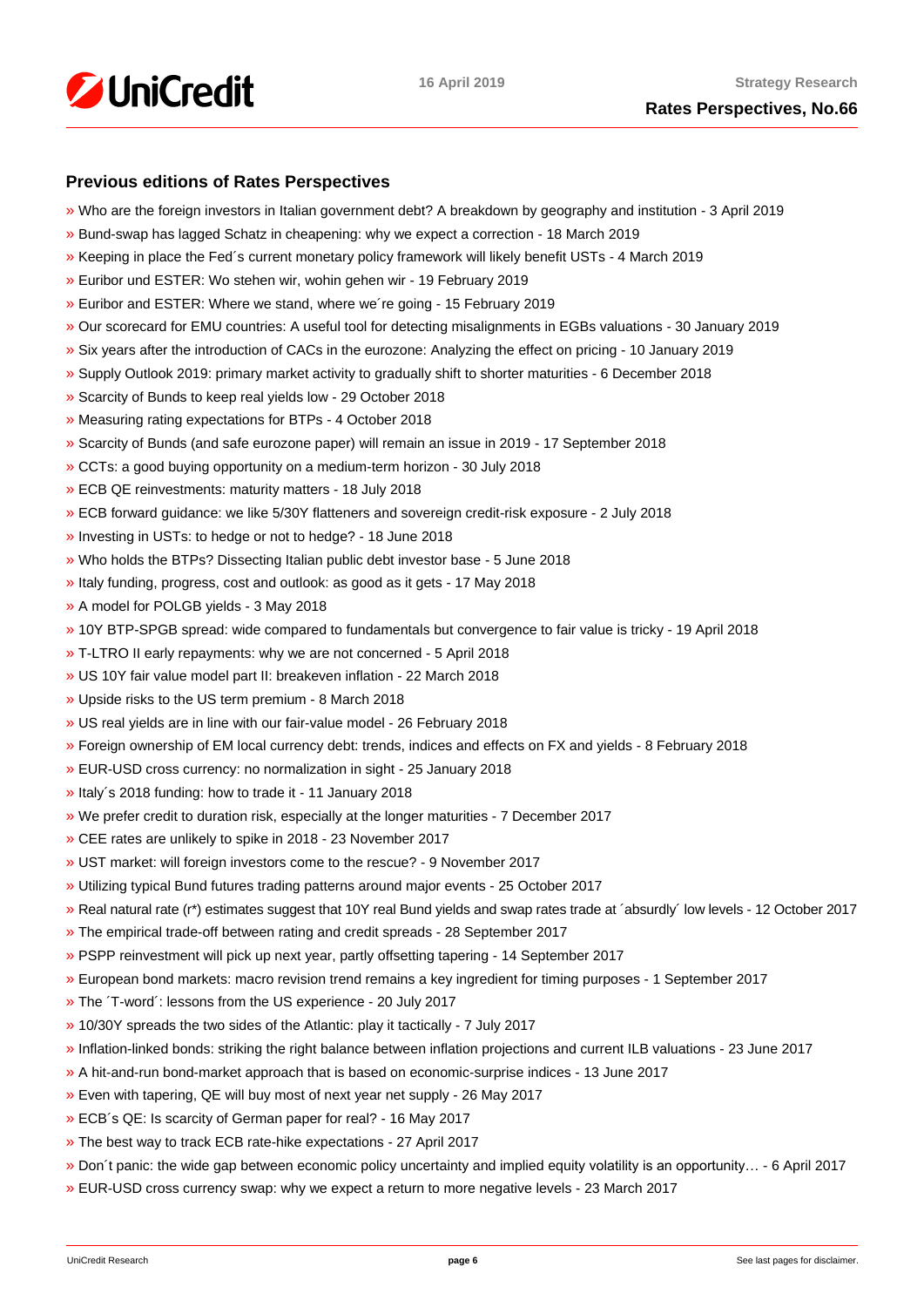

# **Legal Notices**

#### **Glossary**

A comprehensive glossary for many of the terms used in the report is available on our website: [link](https://www.unicreditresearch.eu/index.php?id=glossary)

#### **Disclaimer**

Our recommendations are based on information obtained from or are based upon public information sources that we consider to be reliable, but for the completeness and<br>accuracy of which we assume no liability. All informatio as of the date of the issue unless stated otherwise. We reserve the right to modify the views expressed herein at any time without notice. Moreover, we reserve the right not to<br>update this information or to discontinue it Bank. No liability is assumed for the content of these third-party websites.

This report is for information purposes only and (i) does not constitute or form part of any offer for sale or subscription of or solicitation of any offer to buy or subscribe for any<br>financial, money market or investment for any financial, money market or investment instrument or any security nor (iii) as marketing material within the meaning of applicable prospectus law . The investment<br>possibilities discussed in this report may not be su adverse effect on the value of investments. Furthermore, past performance is not necessarily indicative of future results. In particular, the risks associated with an investment in the financial, money market or investment instrument or security under discussion are not explained in their entirety.

This information is given without any warranty on an "as is" basis and should not be regarded as a substitute for obtaining individual advice. Investors must make their own<br>determination of the appropriateness of an invest of it shall form the basis of, or be relied on in connection with or act as an inducement to enter into, any contract or commitment whatsoever. Investors are urged to contact their bank's investment advisor for individual explanations and advice.

Neither UniCredit Bank AG, UniCredit Bank AG London Branch, UniCredit Bank AG Milan Branch, UniCredit Banch, AmiCredit Bank Austria AG, UniCredit Bank Austria AG, UniCredit<br>Bulbank, Zagrebačka banka d.d., UniCredit Bank Cz (in negligence or otherwise) for any loss howsoever arising from any use of this document or its contents or otherwise arising in connection therewith.

This report is being distributed by electronic and ordinary mail to professional investors, who are expected to make their own investment decisions without undue reliance on this publication, and may not be redistributed, reproduced or published in whole or in part for any purpose.

#### **Responsibility for the content of this publication lies with:**

#### **UniCredit Group and its subsidiaries are subject to regulation by the European Central Bank**

a) UniCredit Bank AG (UniCredit Bank, Munich or Frankfurt), Arabellastraße 12, 81925 Munich, Germany, (also responsible for the distribution pursuant to §34b WpHG).<br>Regulatory authority: "BaFin" – Bundesanstalt für Finanzd

b) UniCredit Bank AG London Branch (UniCredit Bank, London), Moor House, 120 London Wall, London EC2Y 5ET, United Kingdom. Regulatory authority: "BaFin" –<br>Bundesanstalt für Finanzdienstleistungsaufsicht, Marie-Curie-Str. 2 Endeavour Square, London E20 1JN, United Kingdom and Prudential Regulation Authority 20 Moorgate, London, EC2R 6DA, United Kingdom. Further details regarding our regulatory status are available on request.

c) UniCredit Bank AG Milan Branch (UniCredit Bank, Milan), Piazza Gae Aulenti, 4 - Torre C, 20154 Milan, Italy, duly authorized by the Bank of Italy to provide investment services.

Regulatory authority: "Bank of Italy", Via Nazionale 91, 00184 Roma, Italy and Bundesanstalt für Finanzdienstleistungsaufsicht, Marie-Curie-Str. 24-28, 60439 Frankfurt, Germany.

d) UniCredit Bank AG Vienna Branch (UniCredit Bank, Vienna), Rothschildplatz 1, 1020 Vienna, Austria. Regulatory authority: Finanzmarktaufsichtsbehörde (FMA), Otto-<br>Wagner-Platz 5, 1090 Vienna, Austria and subject to limit

e) UniCredit Bank Austria AG (Bank Austria), Rothschildplatz 1, 1020 Vienna, Austria. Regulatory authority: Finanzmarktaufsichtsbehörde (FMA), Otto-Wagner-Platz 5, 1090 Vienna, Austria

f) UniCredit Bulbank, Sveta Nedelya Sq. 7, BG-1000 Sofia, Bulgaria. Regulatory authority: Financial Supervision Commission (FSC), 16 Budapeshta str., 1000 Sofia, Bulgaria g) Zagrebačka banka d.d., Trg bana Josipa Jelačića 10, HR-10000 Zagreb, Croatia. Regulatory authority: Croatian Agency for Supervision of Financial Services, Franje Račkoga 6, 10000 Zagreb, Croatia

h) UniCredit Bank Czech Republic and Slovakia, Želetavská 1525/1, 140 92 Praga 4, Czech Republic. Regulatory authority: CNB Czech National Bank, Na Příkopě 28, 115 03 Praga 1, Czech Republic

i) ZAO UniCredit Bank Russia (UniCredit Russia), Prechistenskaya nab. 9, RF-119034 Moscow, Russia. Regulatory authority: Federal Service on Financial Markets, 9 Leninsky prospekt, Moscow 119991, Russia

j) UniCredit Bank Czech Republic and Slovakia, Slovakia Branch, Šancova 1/A, SK-813 33 Bratislava, Slovakia. Regulatory authority: CNB Czech National Bank, Na Příkopě 28, 115 03 Praha 1, Czech Republic and subject to limited regulation by the National Bank of Slovakia, Imricha Karvaša 1, 813 25 Bratislava, Slovakia. Regulatory authority: National<br>Bank of Slovakia, Imricha Karvaša 1, 813 25

k) UniCredit Bank Romania, Bucharest 1F Expozitiei Boulevard, 012101 Bucharest 1, Romania. Regulatory authority: National Bank of Romania, 25 Lipscani Street, 030031, 3rd District, Bucharest, Romania

l) UniCredit Bank AG New York Branch (UniCredit Bank, New York), 150 East 42nd Street, New York, NY 10017. Regulatory authority: "BaFin" – Bundesanstalt für Finanzdienstleistungsaufsicht, Marie-Curie-Str. 24-28, 60439 Frankfurt, Germany and New York State Department of Financial Services, One State Street, New York, NY 10004- 1511

Further details regarding our regulatory status are available on request.

#### **ANALYST DECLARATION**

The analyst's remuneration has not been, and will not be, geared to the recommendations or views expressed in this report, neither directly nor indirectly.

All of the views expressed accurately reflect the analyst's views, which have not been influenced by considerations of UniCredit Bank's business or client relationships. **POTENTIAL CONFLICTS OF INTERESTS**

You will find a list of keys for company specific regulatory disclosures on our websit[e https://www.unicreditresearch.eu/index.php?id=disclaimer.](https://www.unicreditresearch.eu/index.php?id=disclaimer)

#### **RECOMMENDATIONS, RATINGS AND EVALUATION METHODOLOGY**

You will find the history of rating regarding recommendation changes as well as an overview of the breakdown in absolute and relative terms of our investment ratings, and a note on the<br>evaluation basis for interest-bearing

**ADDITIONAL REQUIRED DISCLOSURES UNDER THE LAWS AND REGULATIONS OF JURISDICTIONS INDICATED**

You will find a list of further additional required disclosures under the laws and regulations of the jurisdictions indicated on our website [https://www.unicreditresearch.eu/index.php?id=disclaimer.](https://www.unicreditresearch.eu/index.php?id=disclaimer) 

E 19/2